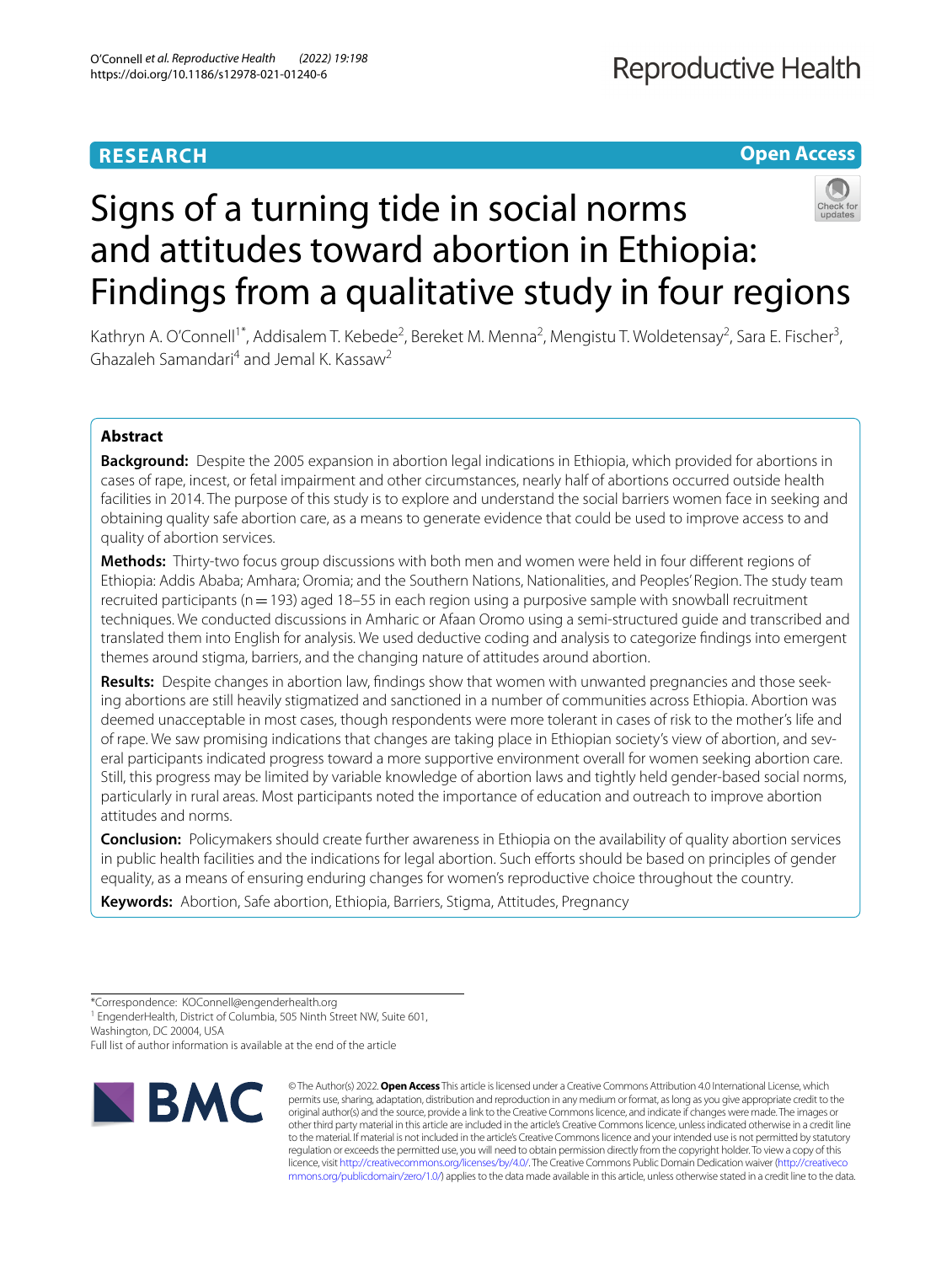# **Plain language summary**

We conducted a study to explore and understand the social barriers women face in seeking and obtaining quality safe abortion care in Ethiopia. We implemented focus group discussions with both men and women in four diferent regions of Ethiopia. We analyzed our fndings into themes around stigma, barriers, and the changing nature of attitudes around abortion. Our results show that women seeking abortions are still heavily stigmatized. We found that abortion was deemed unacceptable in most cases. However, we also saw promising indications that changes are taking place in Ethiopian society's view of abortion, and several participants indicated progress toward a more supportive environment overall for women seeking abortion care. Still, this progress may be limited by variable knowledge of abortion laws. Most participants noted the importance of education and outreach to improve abortion attitudes and norms. We concluded that further awareness is needed in Ethiopia on the availability of quality abortion services in public health facilities and the indications for legal abortion. These efforts should consider gender equality to ensure enduring changes for women's reproductive choice throughout the country.

# **Background**

Globally, an estimated 99 million unintended pregnancies occur each year and Ethiopia's estimated unintended pregnancy rate is notable [\[1](#page-11-0)]. Although data are variable according to geographical variations and study methodologies, estimates are that 13.7 to 36.5% of all Ethiopian pregnancies are unintended [\[2–](#page-11-1)[4\]](#page-11-2). Furthermore, several studies have found that sociodemographic factors, including marital status (e.g., being formerly married, never married, or living alone), may be associated with increased likelihood of unintended pregnancies [[5\]](#page-11-3). A woman's age also contributes to the likelihood of her experiencing an unintended pregnancy. In Ethiopia, national estimates are that 10% of adolescents ages 15–19 have given birth, with several notable variations. For example, adolescents in rural areas are three times more likely to have begun childbearing than their urban peers and the percentage of adolescents who have begun childbearing rises from 3% among those with more than a secondary education to 12% among those with a primary education and 28% among those with no education  $[6]$  $[6]$ .

Unintended pregnancy arises from obstacles to family planning services, including abortion. Stigma against sexual activity among unmarried adolescents and young women remains an obstacle to Ethiopian women accessing these services [\[7](#page-11-5)]. Moreover, among the many barriers to safe abortion care (SAC) is abortion stigma*.* Stigma need not be visible for it to have a detrimental efect on decision processes, and abortion stigma is itself a "social phenomenon" that is constructed locally [\[8](#page-11-6)]. At the core, stigma represents an unequal access to power and resources that is reinforced through institutions and systems [\[8](#page-11-6)]. Stigma therefore manifests in social relationships and cultural constructs, and little is known about the particular manifestations and pathways of abortion stigma on women seeking SAC services in Ethiopia. Silence and fear of social exclusion can have a profound efect on the willingness of women to speak openly about reproductive health needs and family planning decisions [[8\]](#page-11-6). Prescribed gender roles and male dominance in society underpin the stigma faced by women regarding family planning decisions [\[9](#page-11-7)].

In Ethiopia, negative attitudes toward unintended pregnancy, particularly for young, unmarried women, create an isolating environment because premarital sex and pregnancy are seen as shameful and inappropriate [\[10](#page-11-8), [11](#page-11-9)]. Unmarried pregnant women are often socially excluded, rejected by friends and families, and must make difficult decisions to cope with the physical and psychological repercussions of her pregnancy [[10](#page-11-8), [11\]](#page-11-9). For example, it has been shown that most adolescents do not speak to their families about sexual health concerns [[12\]](#page-11-10), and students who become pregnant often have a solitary decision-making experience [[10\]](#page-11-8). In contrast to attitudes about unintended pregnancy, attitudes about abortion in Ethiopia seem to be shifting. In recent surveys, only around half of respondents reported disagreeing with abortion legalization and having generally negative attitudes toward abortion [\[13](#page-11-11), [14](#page-11-12)]; more people do agree with abortion in particular cases, such risk to health, rape, or incest. Interestingly, women with greater knowledge of the abortion law have been shown to have more favorable views about abortion [[15](#page-11-13)].

In 2005, Ethiopia expanded its abortion law to allow termination in cases of rape, incest, or fetal impairment. In addition, a woman can legally terminate a pregnancy if her life or physical health is in danger, if she has a physical or mental health disability, or if she is a minor who is physically or mentally unprepared for childbirth [[16](#page-11-14)]. An estimated 620,300 induced abortions were performed in Ethiopia in 2014, resulting in an annual abortion rate of 28 per 1000 women ages 15–49; of these, an estimated 47% (294,100 abortions) occurred outside of health facilities [[17\]](#page-11-15). Evidence suggests that a signifcant number of women do not seek care for abortion-related complications [\[18\]](#page-11-16), and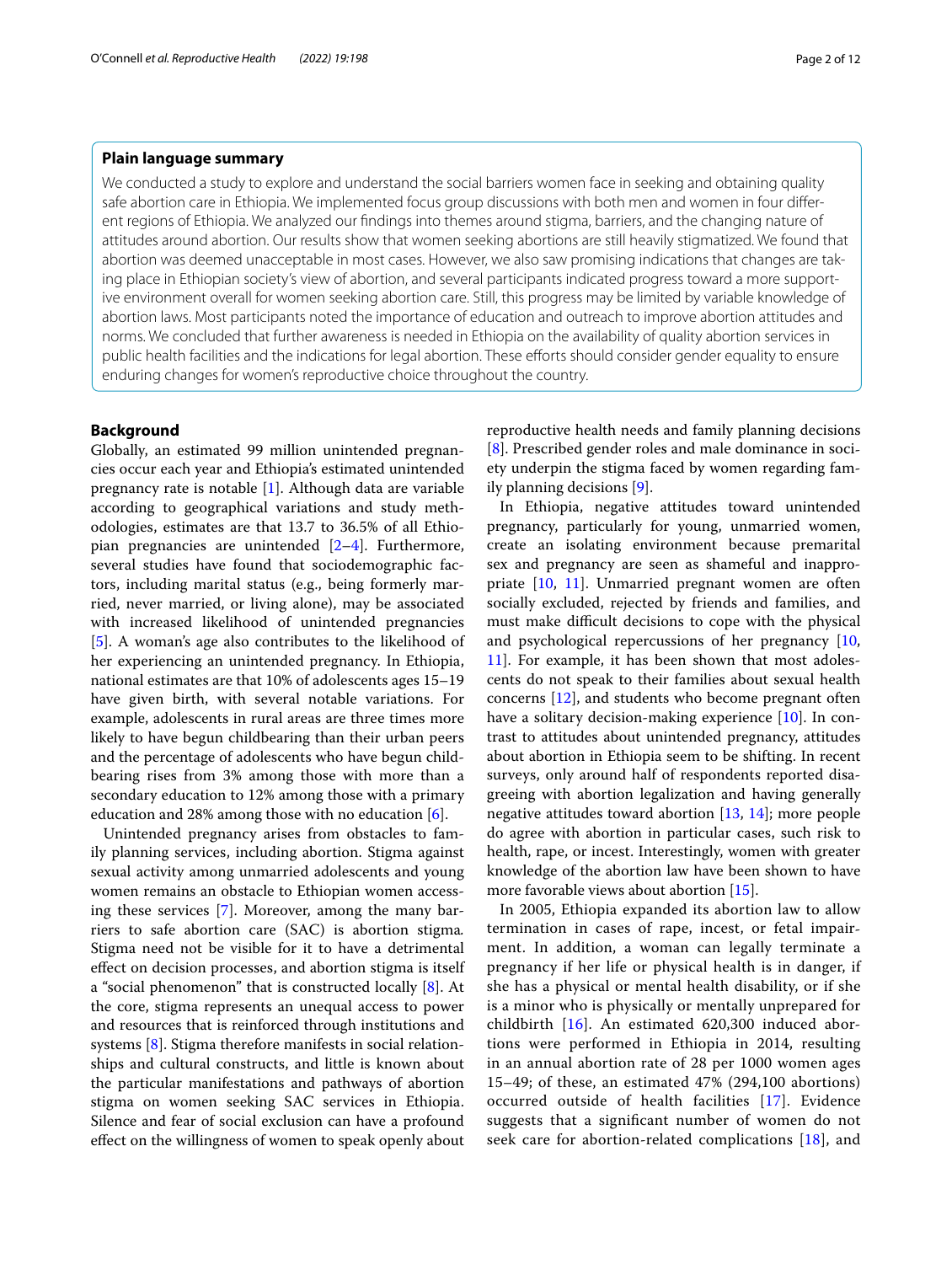women continue to use unsafe methods to induce abortions outside of health facilities [\[19\]](#page-11-17). Adolescents may be particularly at risk, given their increased likelihood to access illegal services outside the health system, resulting in increased abortion-related complications [[9](#page-11-7)]. As such, even in settings where abortion services are legalized, women may continue to use unsafe abortion services [\[9](#page-11-7)].

Despite the relative liberalization and expansion of abortion services in Ethiopia, studies have shown several barriers to accessing abortion services, including gaps in knowledge of where to obtain services, negative perceptions of the cost, concerns about privacy and confdentiality, fear of provider judgment, negative societal attitudes toward abortion, obsolete facilities, and weak referral systems [\[9](#page-11-7), [20–](#page-11-18)[22\]](#page-11-19). Barriers to accessing SAC services are further exacerbated by confusion about the legality of abortion and application of the law at the local level [[9\]](#page-11-7), the knowledge of which remains relatively low despite the law being 15 years old [[23,](#page-11-20) [24\]](#page-11-21).

In addition, recent quantitative evidence from Addis Ababa demonstrates several provider barriers, including their lack of understanding of specifc provisions of the law [\[25](#page-11-22)]. However, nearly three-fourths of the providers were not comfortable working in a site where pregnancy termination was performed, and only onefourth of participants agreed with providing legal abortion under any circumstances [[21](#page-11-23), [26\]](#page-11-24). In addition, a recent qualitative study with Ethiopian health providers revealed mixed perceptions about providing abortion services. For some, religious norms and the belief that the early fetus has a moral right to life served as a barrier toward the provision of these services. For other providers, the acknowledgment of the interests and needs of a pregnant woman supported their provision of such services. In short, providers difered in their perceptions and held diferent values. To the authors' knowledge, no prior studies have assessed attitudes about abortion providers among the Ethiopia population, nor included qualitative methods to address community perceptions around why providers may be unwilling to provide this service in Ethiopia.

Although the liberalization of Ethiopia's abortion law reduces policy restrictions on abortion, the inescapable hold of stigma as a social construct continues to play a role in decision making as well as access to quality SAC services. The purpose of this study is to explore the social context within which abortion occurs and to understand the current attitudes that contribute to women's accessing timely and quality abortion care in Ethiopia.

# **Methods**

This study uses qualitative focus group discussions (FGDs) to explore people's understanding of and attitudes around abortion phenomena in their communities. This method is particularly appropriate when seeking to understand social norms and attitudes that infuence behaviors of individuals within specifc communities [\[27](#page-11-25)].

## **Instrument**

All FGDs used a semi-structured interview guide that was translated into local dialects and back-translated for verification. The interview guide included questions on perceptions of what women do when they experience an unintended pregnancy and why they may experience unintended pregnancy, community reactions to their pregnancy, awareness of the abortion law in Ethiopia, and perceptions of women who have terminated their pregnancy.

Prior to data collection, the instrument was pretested with four respondents that were not included in the main study. After the pre-test, researchers discussed the fndings and further refned the instrument.

#### **Study setting**

Ethiopia is the oldest independent country in Africa, with the second largest population after Nigeria. The country is divided into nine ethnic regional states and two administered cities. Listed in order of largest population to smallest, the regions are Oromia; Amhara; Southern Nations, Nationalities, and Peoples' (SNNP); Somali; Tigray; Afar; Benishangul Gumuz; Gambella; and Harari [[28\]](#page-11-26). Oromia, Amhara, and SNNP together comprise slightly more than 80% of the total population [[31](#page-11-27)]. The two city administrations are Addis Ababa and Dire Dawa, which hold 3.7 and 0.5% of the total country population, respectively. Although Ethiopia is a country with more than 80 ethnic groups, the Oromo and Amhara people together account for more than 60% of the population (34.5 and 26.9%, respectively) [[28\]](#page-11-26).

Data collection took place across three regions of Ethiopia: Amhara; Oromia; and Southern Nations, Nationalities, and Peoples' Region (SNNPR) and one administrative city: Addis Ababa. These areas represent a diverse mix of Ethiopians, ranging in rural–urban, economic and educational statuses. Given the qualitative nature of this formative research study, the design calls for a representative and exhaustive consideration of the individual diferences across these areas. We considered urban, peri-urban, and rural settings, as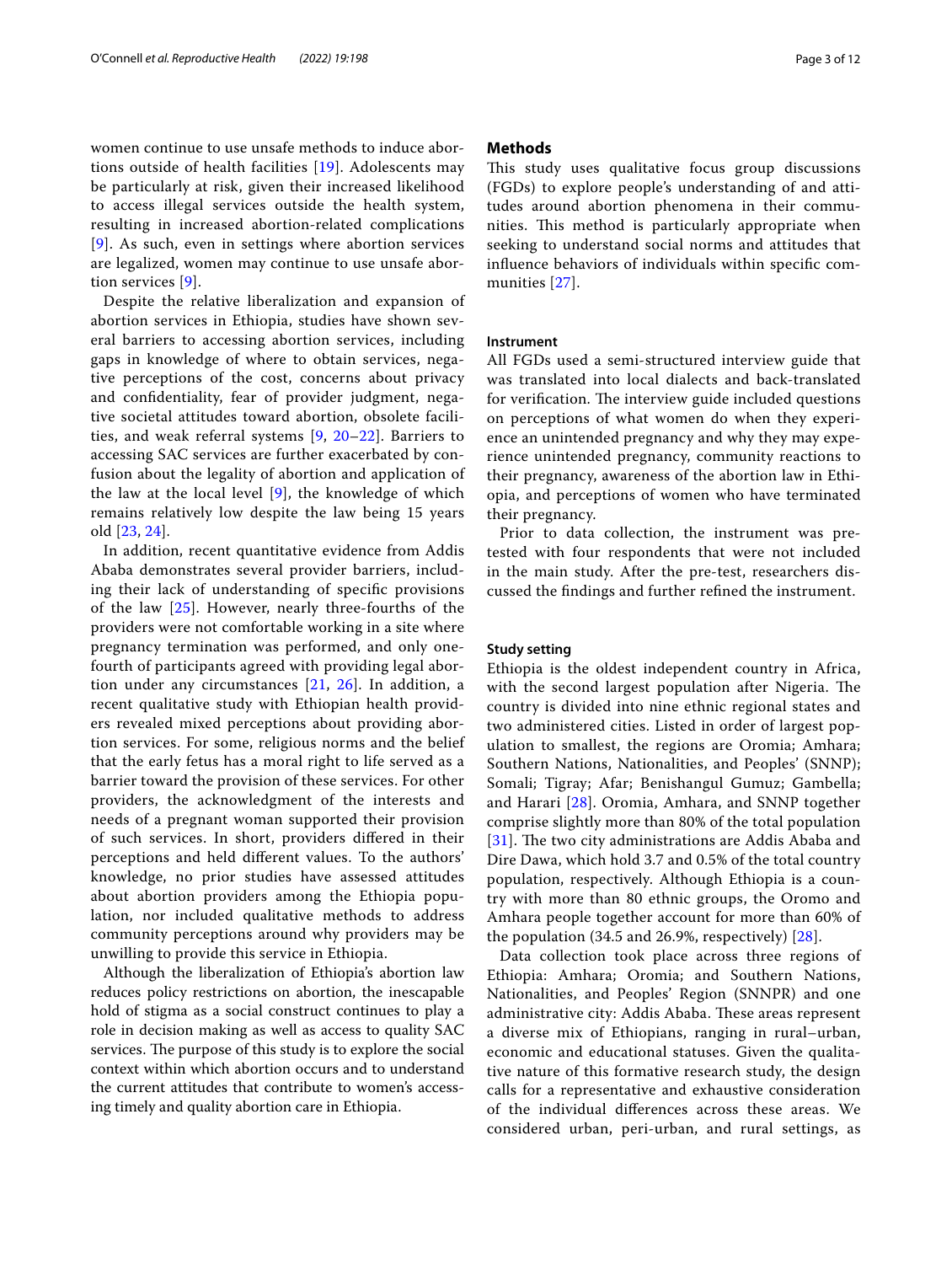#### <span id="page-3-0"></span>**Table 1** Study participant demographics

|           | N(% )      |
|-----------|------------|
| Gender    |            |
| Male      | 97 (50.3)  |
| Female    | 96 (49.7)  |
| Age       |            |
| $18 - 29$ | 103 (53.4) |
| $30 +$    | 90 (46.6)  |
| Location  |            |
| Urban     | 109 (56.5) |
| Rural     | 84 (43.5)  |
| Total     | 193        |
|           |            |

well as areas where there were higher and lower rates of abortions in these areas.

## **Participants and recruitment**

We discussed details of the study with community leaders in each region, and then data collectors collaborated with local health extension workers to identify a range of respondents. Once initial recruits were identifed, a snowball sampling method was used. Participants were recruited from diferent zones within the region and then invited to join FGDs from other zonal areas in order to ensure privacy and confdentiality. None of the participants were known to the FGD moderators or note takers. To capture a wide range of social attitudes toward abortion, the study recruited both male and female participants and divided groups by age: a "younger" group ages 18 to 29 versus an "older" group ages 30 to 55. Groups were also segmented by the participants' gender.

#### **Focus group discussions**

Data collection took place between June and July of 2018. Eight FGDs were conducted in each region, ensuring a balanced distribution of age and gender groupings, with 32 FGDs overall. Each FGD had six participants (one had seven), and the average age of participants for the younger FGDs was 23 years and for the older FGDs was 37 years. All individuals were welcome to participate, regardless of prior knowledge or experience with abortion. In total, 193 individuals participated, of which 96 were female and 56.5% were from urban areas (Table [1](#page-3-0)).

#### **Data collection**

Teams of eight Ethiopian social scientists (four women and four men) were trained to use the FGD guides and study protocols for data management during a four-day training and served either as moderators or note takers. Female moderators conducted the FGDs with female participants. FGDs were held in community centres.

Prior to participation, researchers informed study participants of the study objectives and confdentiality measures. Verbal consent was obtained from all participants. No incentives were provided. The FGDs took around 90 min, including a 10–15 min break.

FGDs were conducted in Amharic or Afaan Oromo. Researchers made voice recordings of all FGDs, with the consent of participants, and interviewers also took notes of the content, nonverbal behavior, and setting of the interaction.

# **Analysis**

Recordings from all interviews were transcribed verbatim in Amharic or Afaan Oromo and then translated into English. On completion, a member of the bilingual research team read and reviewed each translated English transcript, comparing it against the original Amharic or Afaan Oromo version. The team rectified any discrepancies with the translator until full agreement between the translated transcript and original Amharic or Afaan Oromo version was obtained.

Transcripts were initially coded inductively, with key words or phrases extracted verbatim from the discussion. Using the extracted codes from the initial transcript, a codebook with rules was created to ensure that all coding was consistent across the 32 FGDs. Where a new code emerged in future transcripts, it was either coded together with an existing code (if the meanings were synonymous) or a new code was created. Occasionally, a code was discarded during the second phase if it proved to be an idiosyncratic response. Ensuring that all responses were initially coded uniformly resulted in a data-driven coding manual that facilitated the later thematic analysis [\[29](#page-11-28)].

Based on the codes generated by the frst analysis phase, we used deductive coding [[30](#page-11-29)] and analysis to categorize fndings into emergent themes around stigma, barriers, and the changing nature of attitudes around abortion. Researchers analyzed the frequency with which individuals reported themes, and to what extent the group mentioned these themes, for patterns. This procedure helped us clarify which themes consistently emerged across all groups and which were idiosyncratic. We then organized statements according to key themes related to unintended pregnancy and abortion.

Other data analysts conducted a further review of 60% of the transcripts. Through this comparison, the team checked to make sure members had coded the themes in a consistent manner, without creating new codes in one type of analysis and not the other. Any discrepancies were resolved through discussion with the larger team of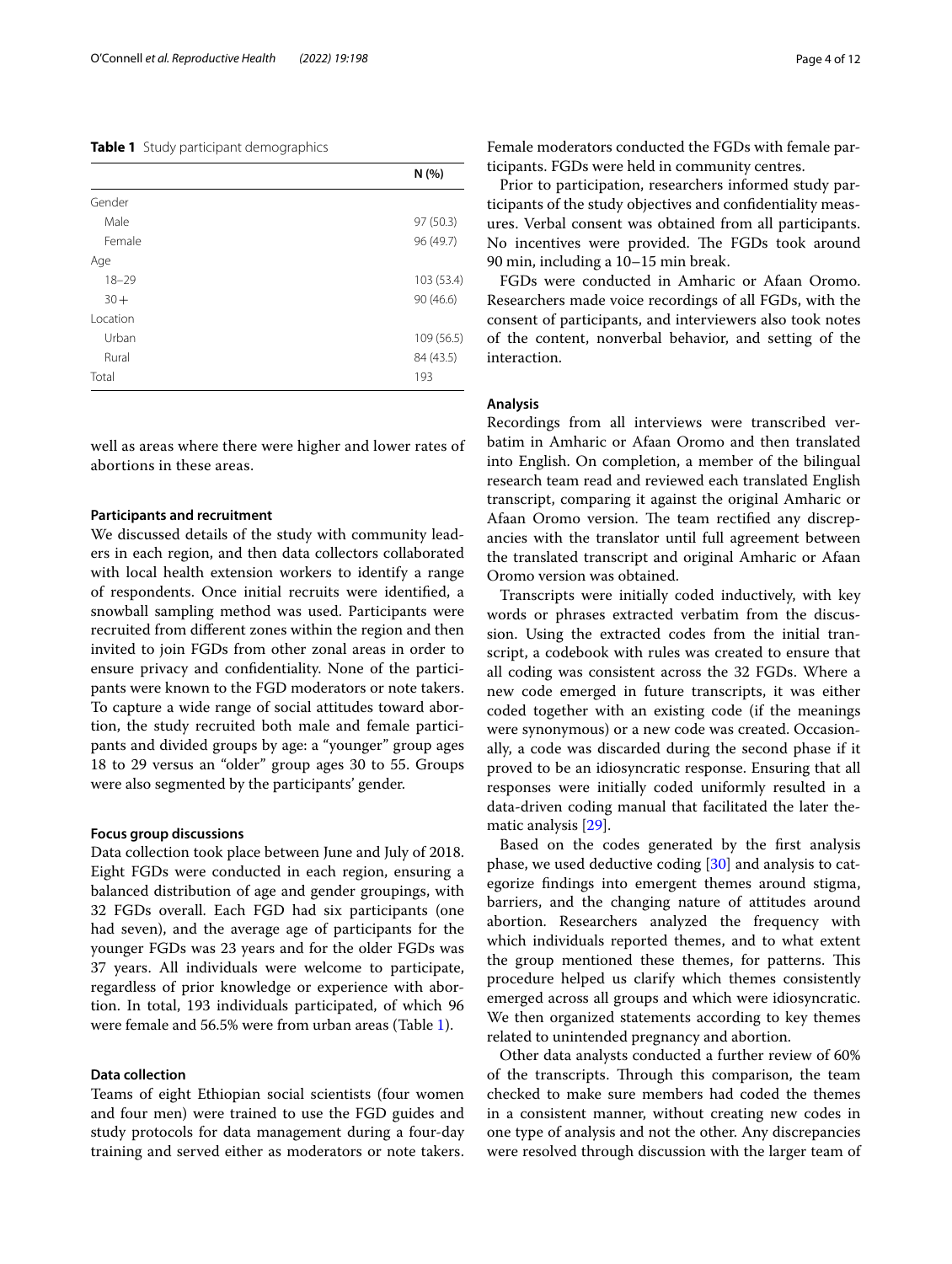coders and the primary analyst until full agreement was obtained.

The lead researchers also presented the results to the Ethiopia research team upon completing the analysis, but not to community members. In addition, the team once again verifed any quotes used in the results summary with the original transcripts.

# **Results**

Our fndings suggest that although abortion is stigmatized and social norms remain largely negative, some signs of a shift in attitudes toward abortion surfaced during our discussions. Several main themes emerged from the FGDs: negative attitudes toward unplanned, premarital pregnancy remain strong; attitudes about abortion are shifting to include consideration of the context in which the pregnancy took place; and the perception of abortion providers is variable. First, we will present the evidence on persistent negative attitudes around unplanned pregnancy and abortion; next, we will present our fndings on how attitudes around abortion are slowly changing; fnally, we will discuss some of the divided perceptions of the abortion law and abortion providers.

#### **Norms of stigma, shame, and rejection**

#### *Prevailing negative attitudes around unplanned pregnancy*

An important antecedent to abortion for many women and girls in the study communities was the stigma and social backlash of unplanned pregnancy, mainly for young, unmarried women and girls. Across the various urban and rural communities where this study took place, the resulting behaviors toward unplanned pregnancy is one of extreme rejection, judgment, and isolation. Slightly less than half of participants mentioned the society's negative opinion of unplanned pregnancy mostly attributed to younger age (e.g., being a student and occurring before marriage); lack of awareness or use of family planning methods; or rape—and almost threequarters mentioned either a negative opinion or subsequent life problems. No respondent mentioned that unplanned pregnancy for an unmarried woman would result in a positive societal perception (Additional fle [1](#page-10-0)).

*When a pregnancy occurs to a woman who isn't married or is a student, the community considers this to be very shameful, as well as terrifying for the woman and disappointing to the family and kin group. Female, Oromia, age 22*

*[I]f the unintended pregnancy occurs out of marriage or before marriage, it will be a big problem for the girl. She will be worried as a result and shamed by her community and relatives. Male, Addis Ababa, age 21*

The society won't help her, they will only point their *fingers at her. They will try to solve the puzzle of who the father might be, they will spread the gossip to every corner they can fnd. If she can deal with this, she will have a baby in her arms. But the society's reaction might throw her of, so she might consider abortion. Male, Hawassa, age 21*

Participants commonly expressed how this stigma included outright denunciation and ridicule of the girl by community members. Participants discussed whether she was seen as a "good girl" or a "bad girl" in the minds of community members. Many respondents confrmed that a girl would be seen as bad or could even damage a previously good reputation with an unintended pregnancy.

*People will consider her unintended pregnancy as resulting from her behavioral problem. People will consider her as a slut. People will see her as a bad girl, as promiscuous. They will not have love for her and see her as not a good girl. Male, Bole, age 27 If she was considered as a good girl, if she has a good behavior in the eye of the community, and if she experiences unintended pregnancy and abortion, people's opinion about her will change. They will no more consider her as a good girl. They will not see her as they used to. Female, Tirunesh, age 19*

Very often, respondents mentioned that girls would be used as cautionary tales or made examples of in the community to warn others of the perils of unintended pregnancy.

The people would hate her, or would dislike even to *see her, and they wouldn't want to approach her. The society would mainly think that she will teach this bad thing to others, and hence they would instruct their children to stay far from her, and due to such awful connotation on her, her future life would be distorted wherein she could be unable to get a marriage partner. Tis is because, it is mainly assumed that she has destroyed a life. Male, Oromia, age 30*

Harsh societal reaction against unplanned pregnancies among unmarried women or girls was commonly perceived as resulting in devastating outcomes for the pregnant woman. As mentioned above, many people described life problems that would extend beyond societal pressures like rejection or isolation. Discussants frequently recalled stories of depression, poverty, stopping education, homelessness, excommunication, and even suicide among girls who had been rejected because of an unplanned pregnancy. This stigma was described as following a girl into her future, putting her prospects of marriage and social cohesion at risk.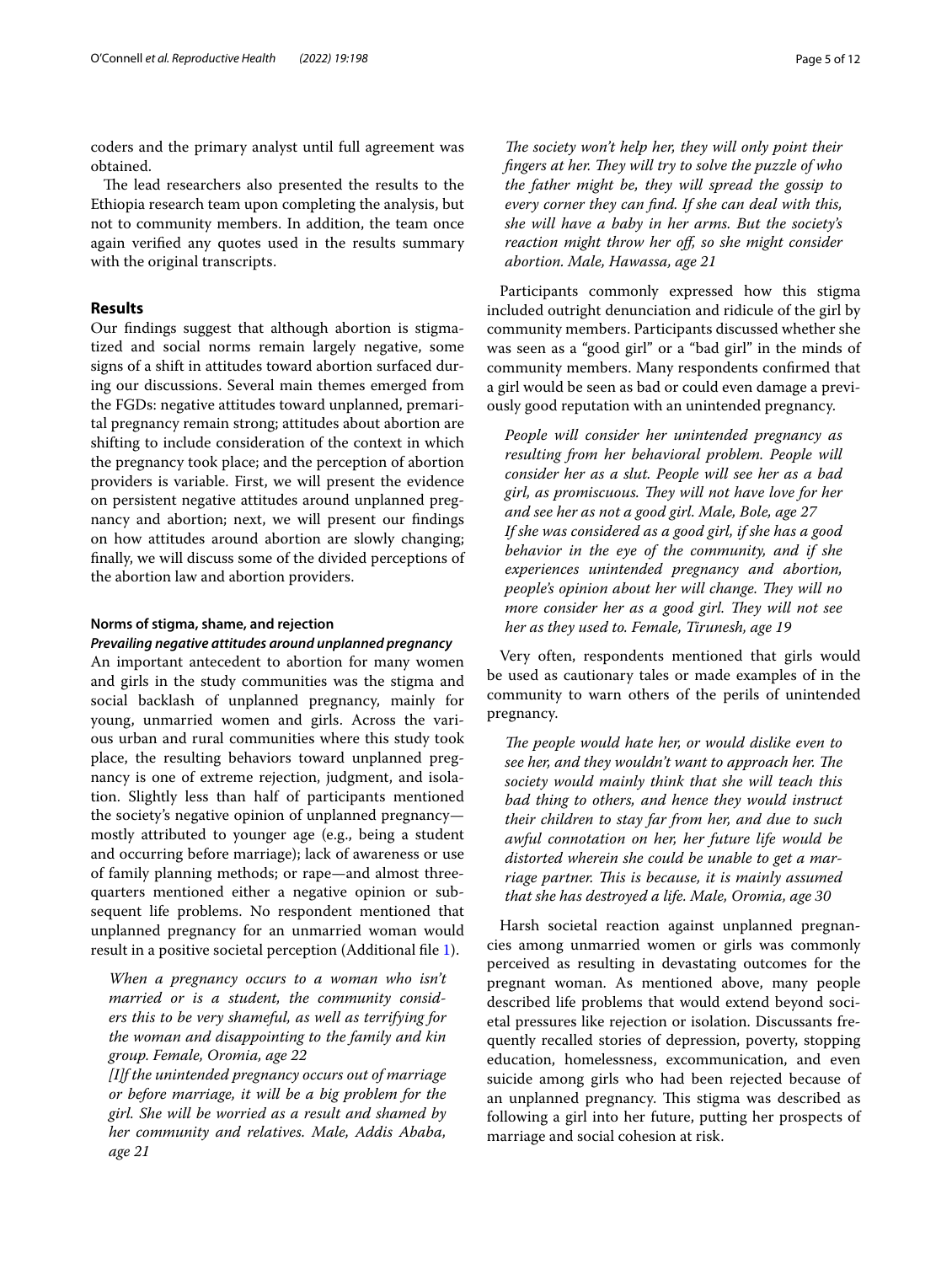*In the case of most adolescent students, if a girl encountered unintended pregnancy and her families knew that, she could be hated and discriminated. Tis may cause her to fee away from home and in these situations, she may deliver her baby in the streets, may lose her education as well as her life dreams. Not only being separated from her family and relatives, even the guy who impregnated her may not want to accept her and for this reason, she may sufer a lot. Female, Oromia, age 21*

Even in cases where the family may initially support the girl, community shaming would add considerable pressure on families to reject their own daughters. Many participants relayed stories of families that sent their pregnant daughters away to avoid the humiliation brought on by the unplanned pregnancy. Others mentioned that families might force the girl to hide and secretly have an abortion to preserve the family's reputation.

*In my opinion it is not just about a family accepting the girl who has unintended pregnancy or not, it is mainly about what the community will feel and think about the girl. Families will not hate their daughter even though she has unintended pregnancy. But they will think about how they will be perceived if the members of the community know that the girl is pregnant. They will consider her pregnancy as a shame and disrespect. In our culture girls are expected to be married before having children. Otherwise, it is considered as disrespect. Female, Meshualekia, age 19*

#### *Persisting stigma around abortion*

After participants discussed unplanned pregnancies, the discussion turned to the issue of abortion. Discussants were frst asked what people in their community would think about a woman who had an abortion. Well over half of the participants responded that abortion would be considered in a negative light, with no qualifcations (Additional file [1](#page-10-0)). No women in the younger age category thought that support would be given to a woman who had terminated a pregnancy. In these cases, a common perception across all participants was the belief that women and girls who abort their pregnancies were considered to be sinful, murderous, and not deserving of respect.

Several participants claimed they would not support a woman who chose to have an abortion and that such a woman would be looked down upon as compared to one who had never had an abortion. Here, as with those who had an unplanned pregnancy, women and girls may face stigma and isolation by their choice to terminate a pregnancy. Such stigma could also hinder a woman's future, particularly her "marriageability" in the eyes of her community.

*No [the community] won't support [a woman who*  wants an abortion] at all. They even try to point fin*gers on her because…it is considered as she took life*  or committed a murder. There is a character of say*ing, "she took a life and who on earth is going to help or support her!?" Even there are people who don't want her to even sit beside them. Female, Amhara, age 23*

*I haven't seen people supporting a woman who had abortion after unintended pregnancy. In my opinion, I guess when abortion is done, a life is lost. It is difcult to ignore that. And people also accept that what is right is to be careful not to be pregnant initially. But to abort the fetus after the woman gets pregnant is unacceptable by many people. Male, Hiwot amba, age 32*

The data suggest that this rejection of abortion and stigmatization of women may stem from a deeply religious culture that believes life is a sacred gift from God, whose plan must prevail over the preferences of women. So strong is this belief among some participants that they would actively encourage or pressure a woman to keep her pregnancy if she were considering abortion. For some, the sin of pregnancy termination was too great to justify abortion and would only compound the original ofense of being pregnant outside of marriage.

*Firstly, that is a mistake in God's eyes; it is not allowed to abort a pregnancy in our religions. In addition, that child, secondly, can also grow up to*  be a person of many impacts on the society. There*fore, I will advise her to change her idea of aborting her pregnancy. I will try to get her to give birth to the child. I will do that. Not just for a family member, but that is also what I will do for a neighbor or a community member. Female, Hiwot amba, age 44 I will pressure her to have the baby. To have abortion is to make a mistake twice. The first mistake is when she had the unintended pregnancy. Tat is also a sin in God's eyes. And in addition to have the abortion is also a mistake. It is like to stop a life. That is also a mistake and a sin. Therefore, even though she had committed the frst mistake by having the unintended pregnancy, there is no need to make the*  second mistake. Therefore, I will not agree with her *wanting to have an abortion. Male, Meshualekia, 24*

Some participants, though a minority, do not believe that abortion should be allowed under any circumstances.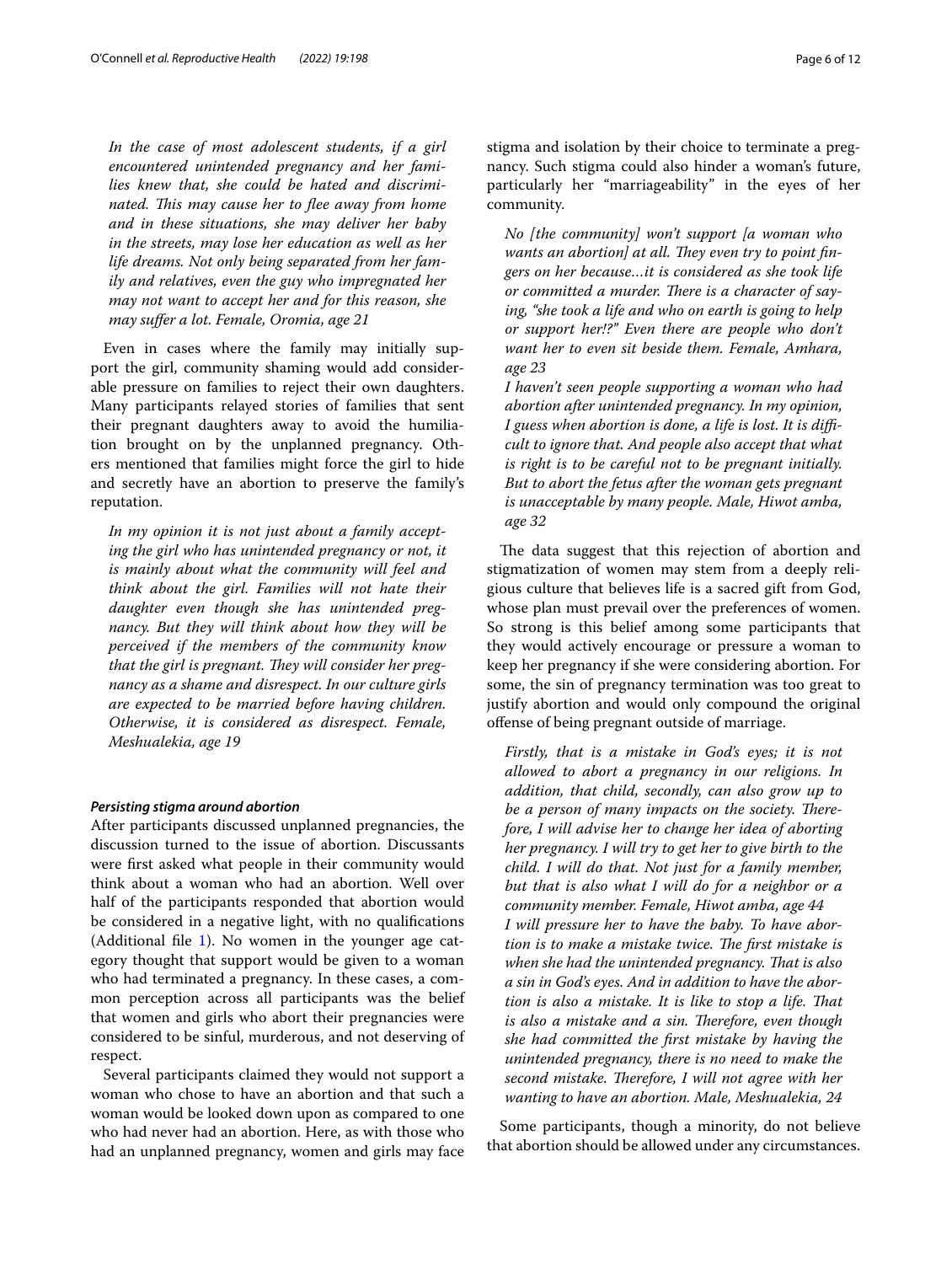Even in the case of rape, for example, these individuals may see it as a duty to bear the child and not to compound the event with "murder" of the fetus.

*Even if it is like that, I will not advise her to have an abortion. It can be unintentional or rape, but it is better for her to raise the kid. Since she is going to take a human life, I will tell her to give birth to it. Female, Amhara, age 27*

Interestingly, an oft-cited reason for not supporting abortion was that the child may grow up to be an important person in the country, like a leader or ruler. This idea cut across respondents and made it clear that for many in Ethiopia, any fetus should be treated with great respect.

*There are people who are incapable of conceiving a child; a child is a gift from God. To abort a child meaning to end a life—is a major sin. This child might turn out to be a very important person for the world. However, due to the couple's reason he cannot experience life at all. Male, SNNPR, age unknown*

#### **Turning tides and mixed views on abortion**

As mentioned above, most of the initial reactions to abortion were negative. However, our results show that attitudes are not as unforgiving as they frst seem. Notably, for all questions regarding abortion, there were a signifcant number of responses exhibiting mixed views—mainly, that positions depended upon the circumstances surrounding the abortion (Additional fle [2](#page-10-1)). This suggests that when prompted, most participants did not actually see abortion as a black or white issue but were willing to consider conditions under which abortion would be appropriate or even preferred. Thus, despite the presence of abortion stigma among the participants, many community members also recognized recent, positive societal shifts in perceptions around abortion.

For example, many discussants expressed support for abortion for rape survivors, but a number of those expressed the need to "verify" the rape before offering acceptance or support. Responses from discussants suggested an underlying suspicion of women who claimed rape in order to abort and that sufficient evidence of the rape must be provided in order to validate a woman's assertion and decision to abort. If such verifcation were provided, they felt that the woman would be supported.

*For a girl that was raped and pregnant from the rape I believe it should be allowed. Abortion should be allowed for her. But it has to be based on reason. If there is evidence that indicates that she was raped, then she should be allowed to have the abortion. But it should not be allowed without evidence indicat-* ing that she was raped. The evidence should indicate *that the girl was physically forced and raped and not just was out there having alcohol and taking drugs. Female, Tirunesh, age 19*

*In such cases, the society would support her. Where there is tangible evidence particularly, for instance where she has shouted for help, the people would not sleep until those responsible for the rape were brought to justice in addition to providing her with all the necessary support. As such, there is a due emphasis from the society on such issues. Male, Oromia, age 40*

Likewise, although some participants implied that rape in the context of "bad behavior" would not be a satisfactory cause for acceptable abortion, others suggested that such a perception of so-called bad girls or good girls would determine the community's reaction: those previously seen as good by the community would not be blamed for an unintended pregnancy.

*I think the reaction of the community will depend on the situation; it depends on the behavior of the girl and how the pregnancy happened. If the girl was considered as a good girl and as a girl that respects her parents and people in the neighborhood, then even if she has unintended pregnancy the community may not have a bad attitude towards her. But if she is a girl that falls out of line and if she used to show desires to engage in unacceptable behavior, then people will blame her and talk bad things about her. Female, Meshualekia, age 21*

Therefore, many of the views around abortion were nuanced, suggesting that societal reactions would often depend upon context. This finding was particularly clear when discussants were asked how they would react if the person who wanted the abortion was a family member. Although the majority suggested that they would still prefer for the family member to give birth or would somehow try to convince her not to have an abortion—even helping her fnancially if her reason behind wanting the abortion was poverty—many also agreed that this would depend upon the situation. Particularly in cases of incest, rape, or health risk, many suggested that they would support her in her decision to terminate a pregnancy.

*My decision will depend on what a doctor will say about the pregnancy. I will also ask her why she wanted to have the abortion. If she wanted to have the abortion because of economic reasons, then I will not allow her to have the abortion. I will do everything to support her. But if it is because of health reasons, then I will agree with the abortion if it can be safely done. Male, Meshualekia, age 19*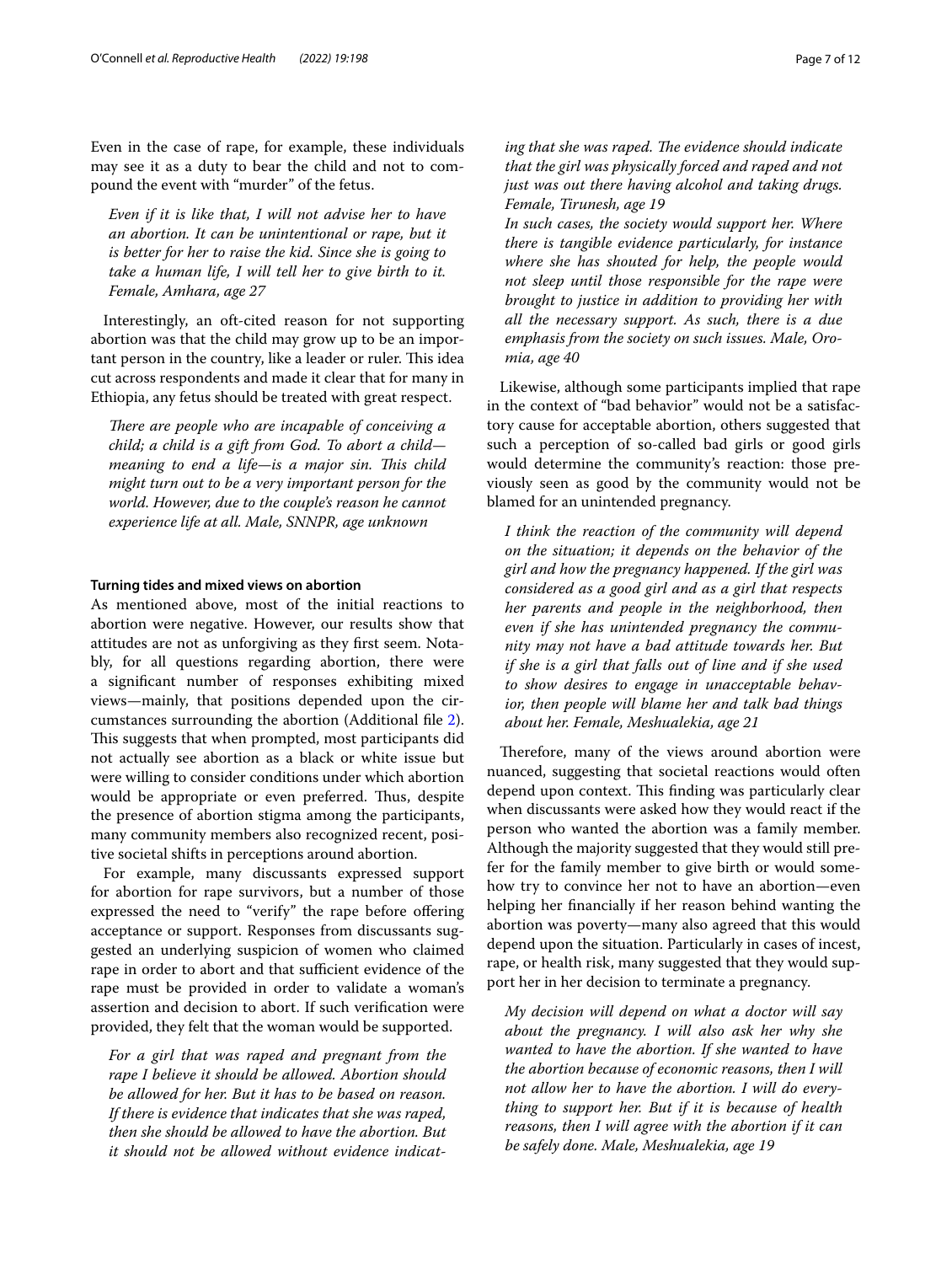#### **Perception of support around abortion**

As described above, societal perspectives on abortion were not simply negative, and many reactions depended upon particular qualifcations (e.g., proof of rape or prior opinion of the girl within the community). This demonstrates Ethiopians' willingness to consider the circumstances under which an abortion might take place. However, these were not the only responses that indicated a shift in attitudes toward abortion, and many responses—particularly under certain conditions—were positive, even without such qualifcations.

## *Acceptability of abortion in case of health risk or rape*

Encouragingly, when asked about particular conditions rape and risk to the mother's life—most discussants were far more supportive than about abortion more generally. For example, there were fve times more supportive responses when participants were asked about abortions conducted when pregnancy was a result of rape, and eight times more supportive responses (i.e., more than three-quarters of responses) when participants were asked about abortion to save the mother's life. Additionally, although gender and age group did not result in signifcant diferences on level of support, respondents from urban areas suggested societal support for abortion in the cases of rape or health threat much more often than did those from rural areas (Additional fle [2](#page-10-1)).

Many participants recognized the difficulty that a raped woman might face in bearing and raising the child borne out of violence and would offer support to her if she made that choice.

*A woman who performed an abortion due to rape will receive better acceptance and better treatment among the society than the others who normally per*form abortion. The society will be very understand*ing and will try to make the girl feel much better by giving her diferent life advice. Even family will be very supportive throughout the process, telling her they will be there for her. Female, SNNPR, age 25*

Furthermore, discussants viewed abortion due to health risk to be out of the woman's control and recognized it as a tragic necessity rather than an act of volition. Furthermore, they commonly acknowledged that the mother's life was to be protected, even if it was at the expense of the fetus. In these situations, women would be treated with compassion and understanding rather than with the judgment or derision reserved for those who abort because of personal choice. Indeed, participants shared that women facing this type of abortion would be treated just as a woman who had given birth, with family and community members visiting her and supporting her in the post-abortion period. One discussant even shared her own experience following an abortion due to a highrisk pregnancy, reporting feeling very cared for by her community members.

*I have gone through the same experience some years ago. I was forced to go through abortion because doctors told me that the pregnancy would be dangerous*  for me. They referred me to Dinberua Hospital and *I had to go through the process. And everyone in the community showed me care and support. They all came and visited me. I haven't experienced any form of judgment or anything that I consider to be negative. Female, Bole, age 33*

#### *Increase in unqualifed support for abortion*

Even beyond such qualifed (albeit positive) responses, an emerging theme among discussants was the perceived overall increase in the number of people capable of understanding a woman's or girl's choice to abort regardless of circumstance and that many of them may even provide material or moral support. This support was given in spite of the prevailing norms against abortion and in the face of stigma and pressure from others in the society. There was also evidence from participants to suggest that in certain communities there would be no negative reaction to a woman who chooses to terminate a pregnancy. This finding was seen as an important change from previous times and was largely attributed to an increased education among communities about abortion.

*From the general trend that prevails in neighborhood or society or the country as a whole, [abortion] is something disgusting, an act that shouldn't be thought of and that would drive a hostile reaction from the majority. However, there are a few people who think that it has already happened and who would show sympathy for her and provides support no matter what adverse attitude from others in the society could be there. Male, Oromia, age 30 There is no negative reaction to the girl today. Today people are educated and negative thinking and attitude towards abortion are nonexistent. In the past it was a big problem. Now people have awareness about the causes for the occurrence of unintended pregnancy. Male, Hiwot amba, 40*

#### **Variable knowledge of Ethiopian abortion law**

After eliciting perspectives on abortion under various circumstances, participants were asked to recount their understanding of the legality of abortion in Ethiopia. The resulting responses revealed a muddled notion of legal indications of abortion in the country, with no notable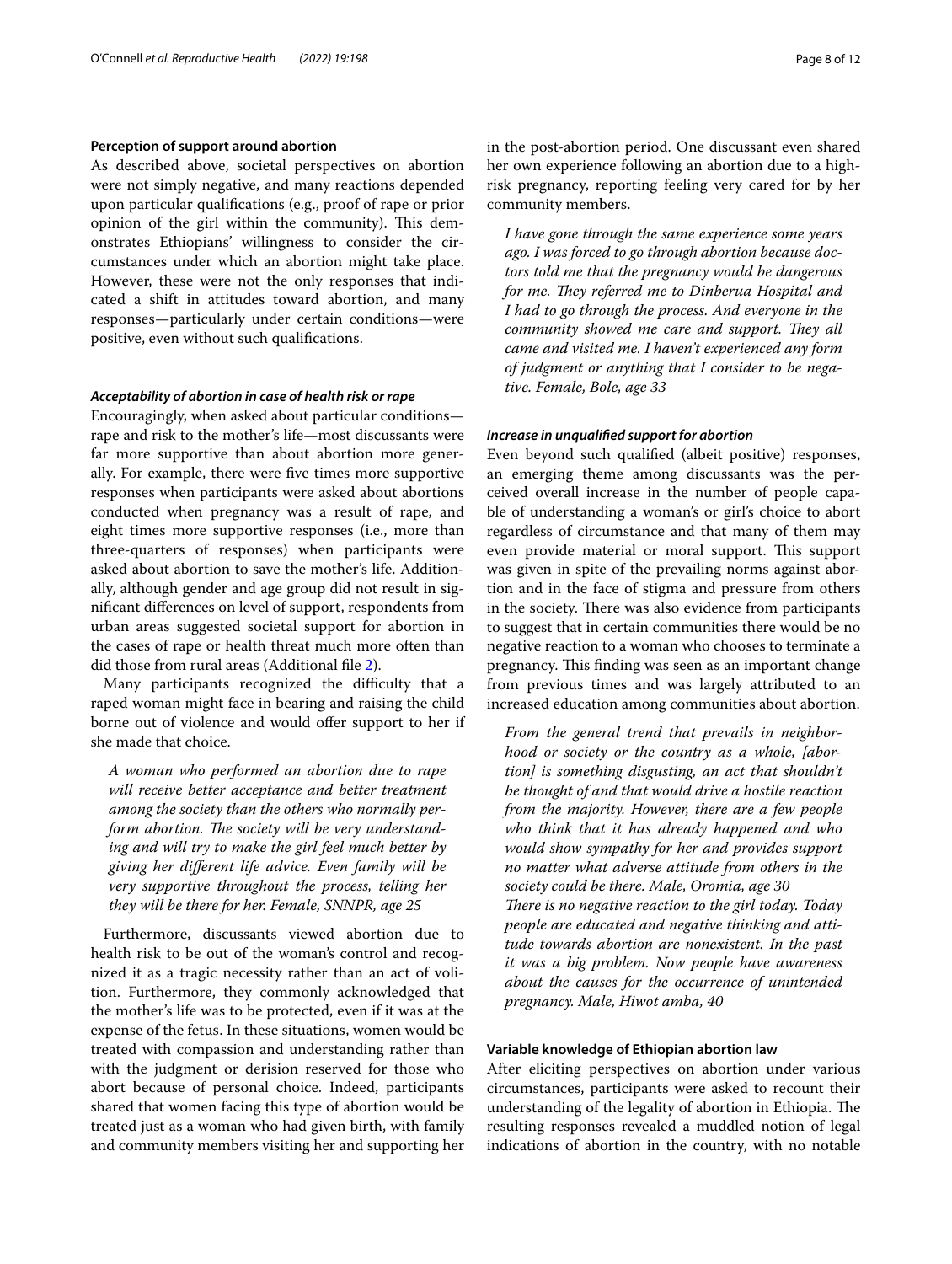diferences according to the age, gender, or location of the participant. Knowledge of the Ethiopian abortion law varied widely, from those who believed it was not permissible under any circumstance (approximately one-third of responses) to those who recalled that it was allowed in some cases (e.g., rape, risk to the mother's health, or incest; slightly fewer than half of responses).<sup>[1](#page-8-0)</sup>One-quarter of discussants openly admitted to not knowing the Ethiopian abortion law at all (Additional fle [3\)](#page-10-2). Some participants even interpreted the question to mean legal repercussions of abortion and were adamant that a woman would be prosecuted in the event of an abortion.

*The law in Ethiopia doesn't allow abortion. This is so because, since the aborted baby [the fetus in the womb] has a life and could be raised to become a man/woman, and for this reason, [abortion] is considered as a murder and is thus a criminal act. Female, Oromia, age 23*

*I think there is a law about abortion because the girl might be raped forcefully, her body might not able to carry the fetus, or the pregnancy might endanger her*  health. Therefore, I think there might be a law allow*ing abortion. Male, Amhara, age 20*

#### **Diverging views on abortion providers**

Just as they held variable views on stigma against abortion, participants held conficting opinions on the role of abortion providers. The responses to this question were evenly distributed across those who perceived them negatively, those who thought they were helping, and those who were either unsure or agreed that the societal per-spective would be mixed (Additional file [3\)](#page-10-2). For those who were opposed to abortion, providers were seen as an enabler of that which should not be permitted. This was particularly true of providers that offer abortion to women who were not in immediate danger. For some participants, abortion providers were seen as working actively against the will of God.

*I personally view them as sinners. Tat is because they are participating in abortion and abortion is seen as stopping a life. Female, Amhara, age 37 Whatever their reason [for the abortion], the community sees only whether abortion is done or not. If it is done, they believe that [the provider] is destroying the building of God. Even, they will say if this kid* 

*is born, it may help the community when it grows up and also they will say it is the wish of God for this kid to come to the world but [the provider] terminated it. Therefore, the feeling is different, and it is not a good feeling that the community have. Male, Amhara, age 26*

For others, legal abortion providers were seen as providing a helpful service, or at least just doing their job. However, participants often indicated that those who perform abortions illegally or with herbs, such as traditional healers, were condemned because such abortions can be very dangerous for the woman.

Abortion is done legally and illegally. Those who *work legally are accepted and there is nothing against these people. But those who work illegally in the community are not accepted. People don't have a good opinion on these people. Male, Hiwot Amba, age 32*

On the other hand, a common theme to emerge from participants was the view that abortion providers ofered essential services to save or protect women's lives. These discussants understood that abortion providers were supplying necessary assistance according to the laws of the country and viewed them as beneftting the community. For some, abortion providers were considered Godlike (an interesting contrast to the responses above) and making an indispensable contribution to society.

*Instead of dying due to giving birth at a young age, it is a good deed if a doctor can abort the baby to save her life. For these exceptions, they are helpful and necessary; we should be thankful. We don't know what the baby will turn out to be or what problem it will bring to the society and his mother…. If they refuse to help, she might sufer several problems to*  the point of ending her life. Their existence, the pro*fession itself is necessary for the community. Female, SNNPR, 20*

The people have good perception and adore the *health professionals that help women to have the abortion; and it is even said "waaqa biraa doktaratuu jiraa" [literally to mean that a doctor is another God]. Male, Oromia, age 30*

# **Discussion**

Using data from 32 focus group discussions across Ethiopia, this qualitative study adds important information to our understanding of abortion attitudes and behaviors in the country. In particular, the study demonstrates the expectations and assumptions underlying abortion stigma against women in this society and

<span id="page-8-0"></span> $1$  As of 2005 in Ethiopia, abortion is allowed in the case of rape, incest, fetal impairment, physical danger to the woman, physical or mental impairment of the woman, or physical/mental inadequacy of a minor [Ethiopia Ministry of Health, Health Sector Development Program IV in Line with GTP, 2010/11– 2014/15, Addis Ababa, Ethiopia: Federal Democratic Republic of Ethiopia, 2010].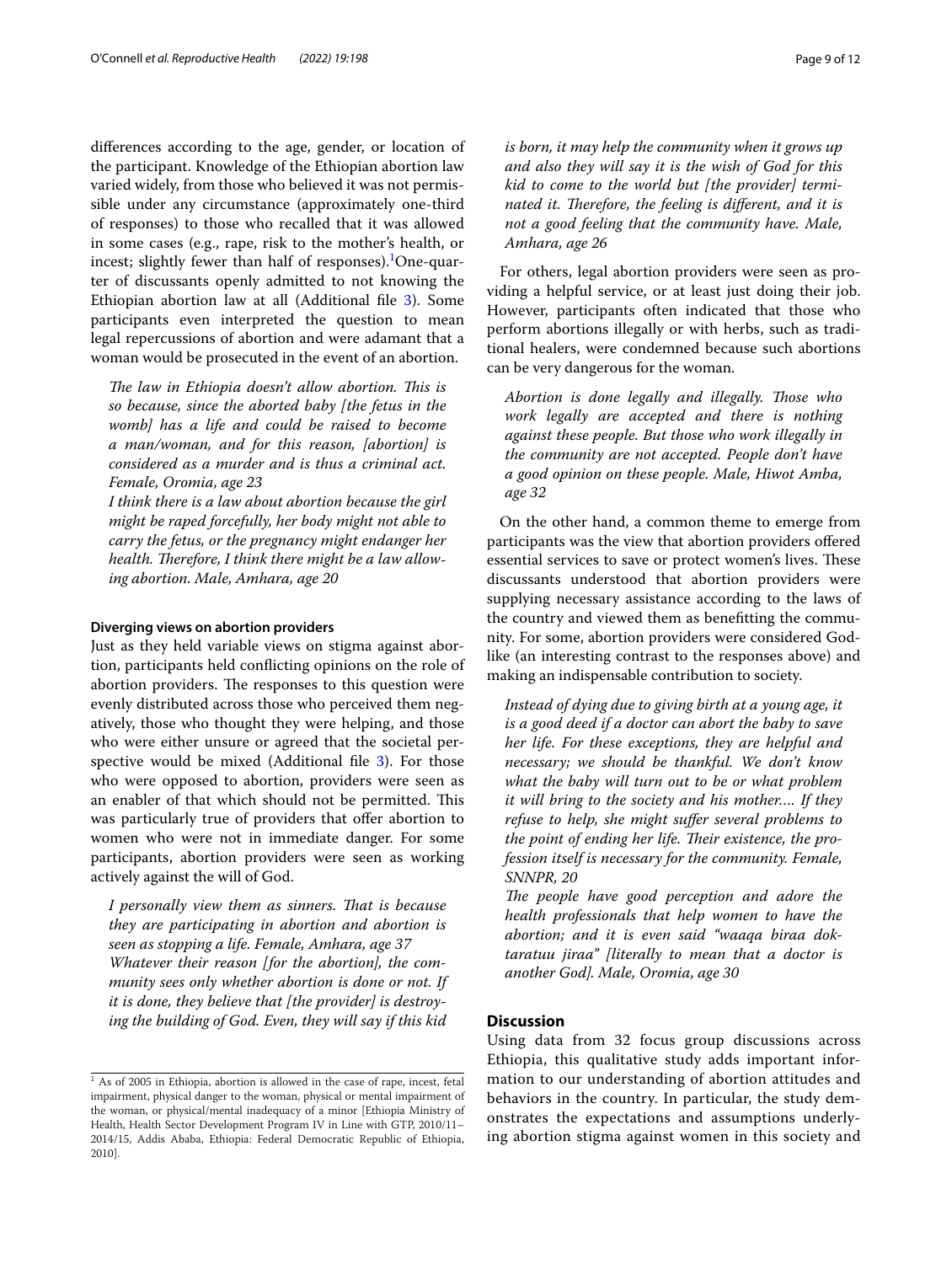highlights the changing nature of acceptability of abortion in Ethiopia. The study found that starting from the onset of unintended pregnancy, women in Ethiopia (particularly young and unmarried women) are highly stigmatized and isolated. Both male and female participants in all age ranges and regardless of level of rurality shared that when unmarried women experience pregnancy, they are stigmatized and often driven to depression and sometimes homelessness, poverty, or suicide because of the social backlash they receive, including rejection, isolation, and gossip. On the other hand, very few respondents mentioned of men's role in these incidents, laying the social burden of unintended pregnancy on women and female adolescents alone. This type of stigma can drive women to seek unsafe abortions and further threaten their social standing and lives [\[31](#page-11-27), [32](#page-11-30)].

Although there was near-unanimous rejection of unplanned pregnancy among study discussants, the topic of abortion evinced more complex responses; although stigma was still present, many participants expressed a growing openness and acceptance of abortion. The majority of participants felt that unless the termination was due to serious reasons, such as pregnancy resulting from incest or to protect the health of the mother, the act would be considered "sinful" or "murderous" and women who chose to terminate a pregnancy would be rejected by their families and their communities. Furthermore, even in cases of rape, participants were not always supportive of women seeking abortion services. In these instances, the circumstances of the rape itself and the "quality" of the woman sometimes came into play; if the woman was perceived to have put herself in a position to be raped, there was little mercy and she was blamed for the rape. Here, the evidence suggests a bias against women who choose to live their lives outside of prescribed gender norms, which can result in denunciation of the woman and her choices [[33\]](#page-11-31). In Ethiopia, young, unmarried women in particular are forced to navigate a minefeld of social pressure in order to terminate a pregnancy and thus make up the majority of those seeking clandestine, unsafe abortions across the country [\[34](#page-11-32), [35](#page-11-33)].

Though common themes showed negative beliefs around abortion, other emerging themes suggested that stigma around abortion in Ethiopia may be softening. Discussants reported a change in overall support, with more families or communities starting to provide emotional, fnancial, and practical support for abortion clients; a few participants even went so far as to disclaim any discrimination against them in their local communities, suggesting an evolution in tolerance for abortion. Furthermore, the majority of discussants suggested that through improved education and outreach eforts, communities would increase their understanding and support for women seeking abortion.

Our study also found divergent views about the role of providers that may offer abortion services. Around onethird of participants saw abortion providers in Ethiopia as healers supporting and assisting women, whereas an additional one-third saw them as sinners acting out against God. Indeed, these fndings also highlight the role of stigma and how it manifests on an interpersonal level in the interaction between women seeking abortion services and providers. Provider attitudes are among the most commonly cited barriers to reproductive and sexual health services for adolescents described in the literature [[8\]](#page-11-6). For example, data of providers' attitudes about abortion reveal complex underlying forces such as training, professional norms, and religious beliefs as contributors to the willingness of providers to provide abortion services  $[21]$  $[21]$ . This is true of not only providers but other health facility staff that may come into contact with a woman seeking to terminate an unintended pregnancy [[36\]](#page-11-34). Thus, past and present interactions with providers can serve as either facilitators or barriers to abortion services.

Our results can also be situated in the context of several interventions that are underway by development partners in Ethiopia, in collaboration with the Ministry of Health, to improve access to quality safe abortion care. The context includes efforts to develop and disseminate evidence-based national standards and guidelines in 2006 [[37\]](#page-11-35) and a revision in 2014 to incorporate recent World Health Organizations recommendations [\[38](#page-11-36)]: training health professionals at all levels of the health system with a particular focus on task-shifting to midlevel providers; integrating safe abortion and post-abortion contraception into existing reproductive health services; building the capacity of Primary Health Care Units to sustain comprehensive abortion care services; and engaging with the private sector to expand its capacity to provide safe abortion care services. In addition, other nonproft organizations support providing comprehensive postabortion care services as well as safe induced abortion for all legal indications (as allowed by national law). Nonproft organizations have been implementing a variety of interventions to raise awareness about abortion care issues to reach a wide range of audiences living in both urban and rural areas. As such, some of the positive shifts in attitudes among our respondents are perhaps refective of such interventions that have aimed to improve the quality of services and information about access to safe abortion services.

This study should be viewed in light of a few limitations. First, the samples for the FGDs were purposive, with recruits being suggested by health workers and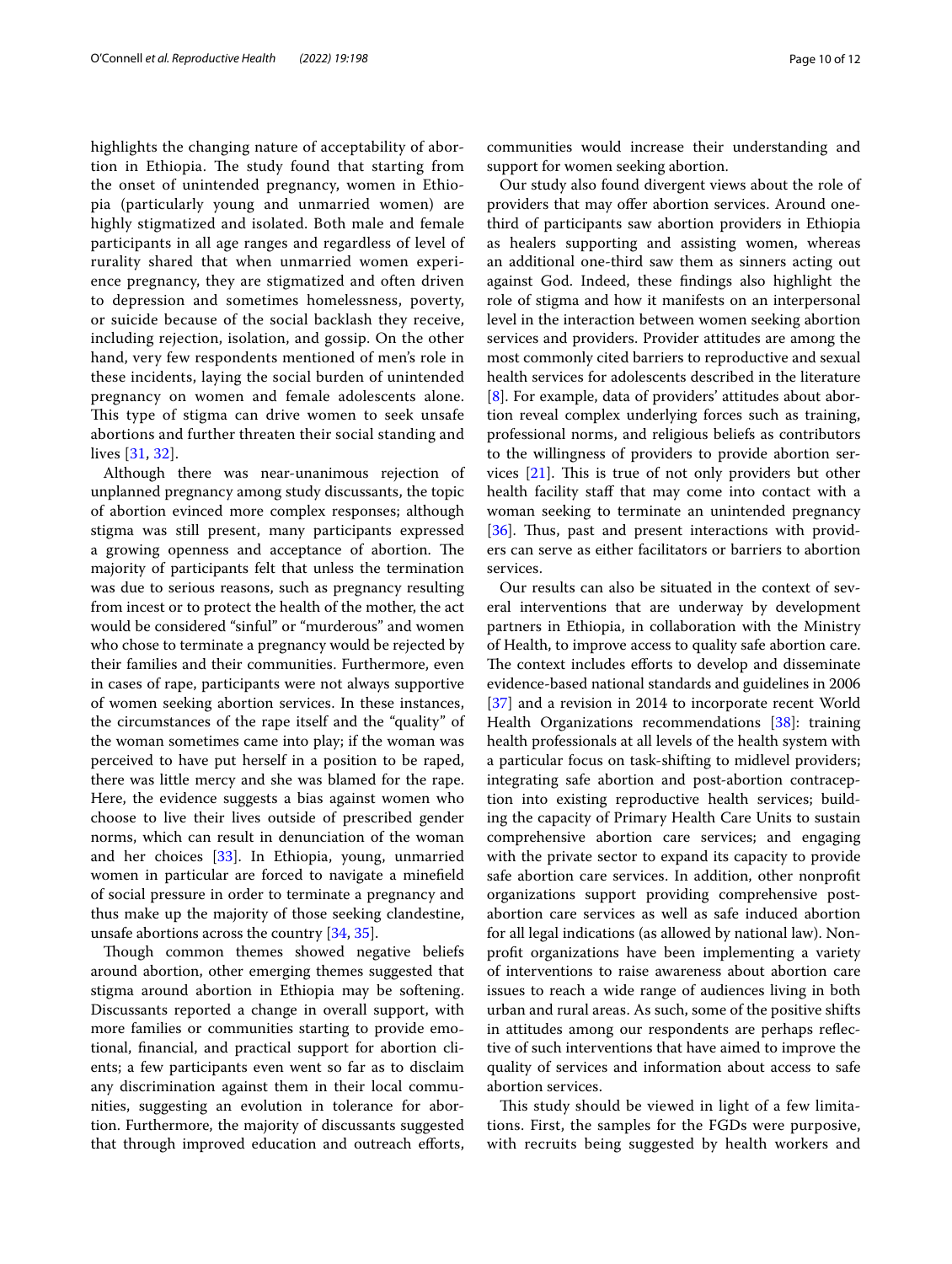through a snowball method of recruitment. Findings may not be representative of overall community perceptions. Next, although the nature of FGDs allowed for participants to have a natural conversation around a particular topic, there is the possibility for intragroup response bias, whereby one or two people might respond in a certain way and the remaining participants simply agree. Still, while this sort of efect is not entirely preventable, a number of people felt comfortable disagreeing with the majority opinion. Furthermore, the nature of qualitative data limits generalizability of fndings beyond the specifc subgroups interviewed here. However, great care was taken to recruit a diverse range of FGD participants across several regions in Ethiopia to provide as complete a picture of abortion attitudes as possible. Finally, although we made efforts to recruit participants from diferent regions, genders, ages, and ethnicities to better address the research objectives, the results of the analysis did not identify large diferentiations according to these diferent segments.

# **Conclusion**

This study reveals deeply ingrained negative and gender-biased social norms against unintended pregnancy and abortion in Ethiopia, a stigma that is particularly pronounced for young or unmarried women. These biases can afect women's reproductive choices and limit their ability to access timely and safe abortion care as they negotiate their desire to terminate pregnancy with the real and often extreme personal costs of revealing an abortion to family and community members. Nevertheless, fndings suggest pockets of growth in the acceptability of abortion in Ethiopia, progress that may be scaled and cemented with appropriate educational and social behavior change campaigns. Implementors and policymakers should create further awareness in Ethiopia of the legality of abortion, the mental and physical repercussions of stigma and social rejection, and the importance of supporting women to access safe and timely abortion care. Such efforts should be based on principles of gender equality, as a means of ensuring enduring changes for women's reproductive choice across the country. By improving knowledge and attitudes around abortion across the country, Ethiopians can begin to provide an enabling environment of support and care for all women seeking abortion.

#### **Abbreviations**

FGD: Focus group discussion; SAC: Safe abortion care; SNNPR: Southern Nations Nationalities and Peoples Region.

## **Supplementary Information**

The online version contains supplementary material available at [https://doi.](https://doi.org/10.1186/s12978-021-01240-6) [org/10.1186/s12978-021-01240-6](https://doi.org/10.1186/s12978-021-01240-6).

<span id="page-10-1"></span><span id="page-10-0"></span>**Additional fle 1.** Negative attitudes around unintended pregnancy.

<span id="page-10-2"></span>**Additional fle 2.** Turning tides and mixed views around abortion.

**Additional fle 3.** Knowledge of abortion law and perception of abortion providers.

#### **Acknowledgements**

We thank HANZ Consulting PLC for its commitment and dedication in collecting and running the preliminary analysis of the study data.

#### **About this supplement**

This article has been published as part of Reproductive Health Volume 19 Supplement 1 2022: Sexual and Reproductive Health in Ethiopia: Gains and Refections Over the Past Two Decades. The full contents of the supplement are available at [https://reproductive-health-journal.biomedcentral.com/artic](https://reproductive-health-journal.biomedcentral.com/articles/supplements/volume-19-supplement-1) [les/supplements/volume-19-supplement-1](https://reproductive-health-journal.biomedcentral.com/articles/supplements/volume-19-supplement-1).

#### **Authors' contributions**

GS, SEF, and KOC analyzed and interpreted the data and wrote the manuscript. All other authors, ATK, BMM, MTT and JKM assisted the data interpretation and critically reviewed the manuscript. All authors read and approved the fnal manuscript.

#### **Funding**

The study was funded by a large anonymous donor. Publications costs are funded by the David and Lucile Packard Foundation.

#### **Availability of data and materials**

The data that support the fndings of this study are available from Engender-Health but restrictions apply to the availability of these data, which were used under license for the current study, and so are not publicly available. Data are, however, available from the authors upon reasonable request and with permission of EngenderHealth.

#### **Declarations**

#### **Ethics approval and consent to participate**

For this study, ethical clearance was obtained from Ethiopian Public Health Institute (EPHI) EPHI-IRB-066-2017, and Western Institutional Review Board. Risks and benefts of the study were explained to the study participants in such a way that participating in the study was purely voluntary and will have no efect on their access to the benefts of existing or future programs. Verbal, informed consent was obtained from study participants after the data collectors described the purpose of the study.

#### **Consent for publication**

Not applicable.

#### **Competing interests**

The authors declare that they have no competing interests.

#### **Author details**

<sup>1</sup> EngenderHealth, District of Columbia, 505 Ninth Street NW, Suite 601, Washington, DC 20004, USA. <sup>2</sup> Engender Health Ethiopia, Djibouti Avenue, P.O. Box 156 code 1110, Addis Ababa, Ethiopia. <sup>3</sup> Georgetown University, 3700 O St. NW, Washington, DC 20007, USA. <sup>4</sup>University of North Carolina, Chapel Hill, NC 27599-2200, USA.

Received: 7 September 2021 Accepted: 7 September 2021Published online: 13 June 2022